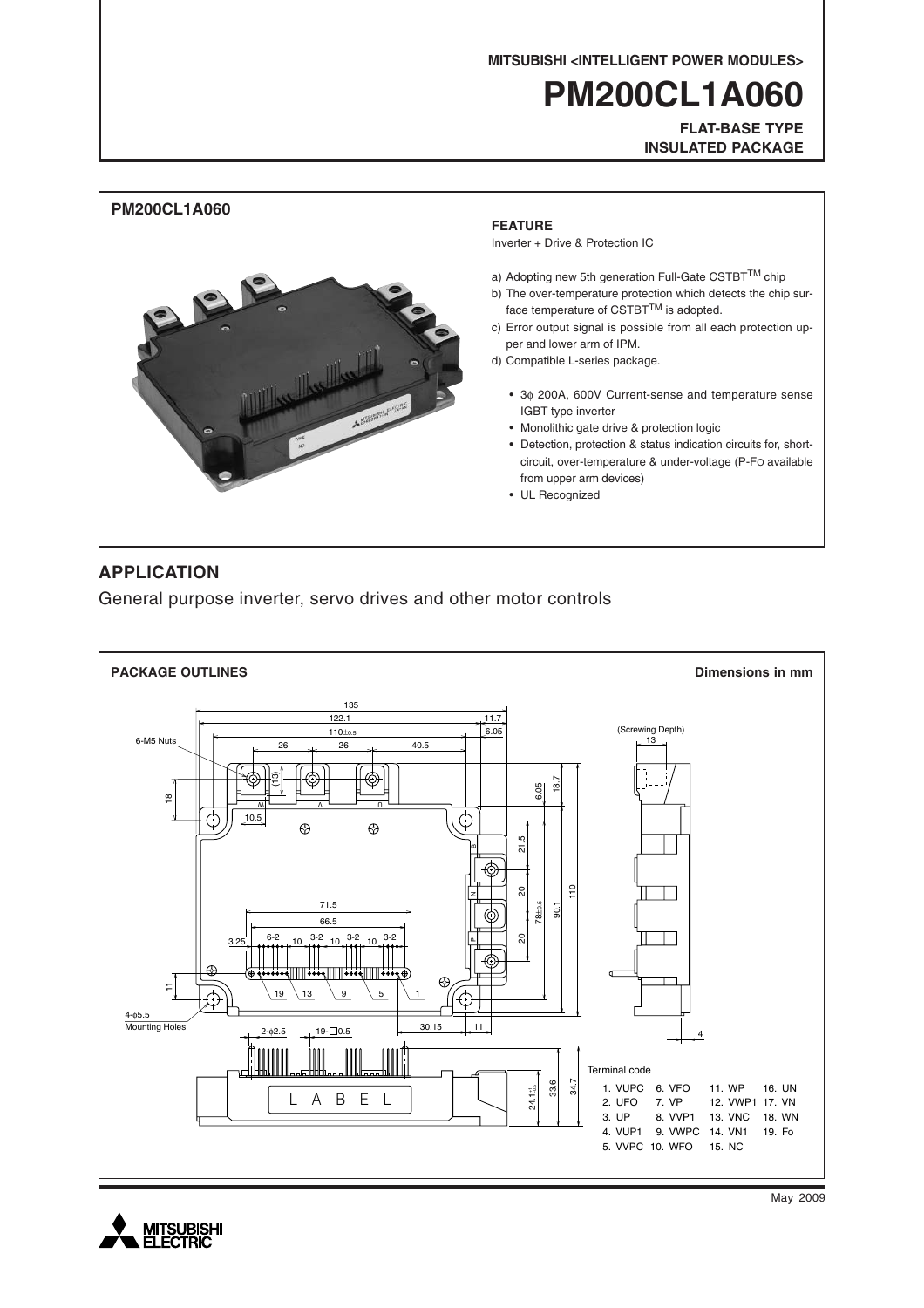### **FLAT-BASE TYPE INSULATED PACKAGE**



### **MAXIMUM RATINGS** (T<sub>j</sub> =  $25^{\circ}$ C, unless otherwise noted) **INVERTER PART**

| Symbol      | Parameter                    | Condition                     | Ratings         | Unit |
|-------------|------------------------------|-------------------------------|-----------------|------|
| <b>VCES</b> | Collector-Emitter Voltage    | $VD = 15V$ . $VCN = 15V$      | 600             |      |
| ±IC         | <b>Collector Current</b>     | (Note-1<br>$TC = 25^{\circ}C$ | 200             | A    |
| ±ICP        | Collector Current (Peak)     | $TC = 25^{\circ}C$            | 400             | A    |
| Pc          | <b>Collector Dissipation</b> | $TC = 25^{\circ}C$<br>(Note-1 | 625             | W    |
|             | Junction Temperature         |                               | $-20 \sim +150$ | °C   |

\*: Tc measurement point is just under the chip.

### **CONTROL PART**

| Symbol               | Parameter                          | Condition                                                      | Ratings | Unit |
|----------------------|------------------------------------|----------------------------------------------------------------|---------|------|
| <b>V<sub>D</sub></b> | Supply Voltage                     | Applied between: VUP1-VUPC, VVP1-VVPC<br>VWP1-VWPC, VN1-VNC    | 20      | v    |
| <b>VCIN</b>          | Input Voltage                      | Applied between: UP-VUPC, VP-VVPC, WP-VWPC<br>UN . VN . WN-VNC | 20      | V    |
| <b>VFO</b>           | <b>Fault Output Supply Voltage</b> | Applied between: UFO-VUPC, VFO-VVPC, WFO-VWPC<br>FO-VNC        | 20      |      |
| <b>IFO</b>           | <b>Fault Output Current</b>        | Sink current at UFO, VFO, WFO, FO terminals                    | 20      | mA   |

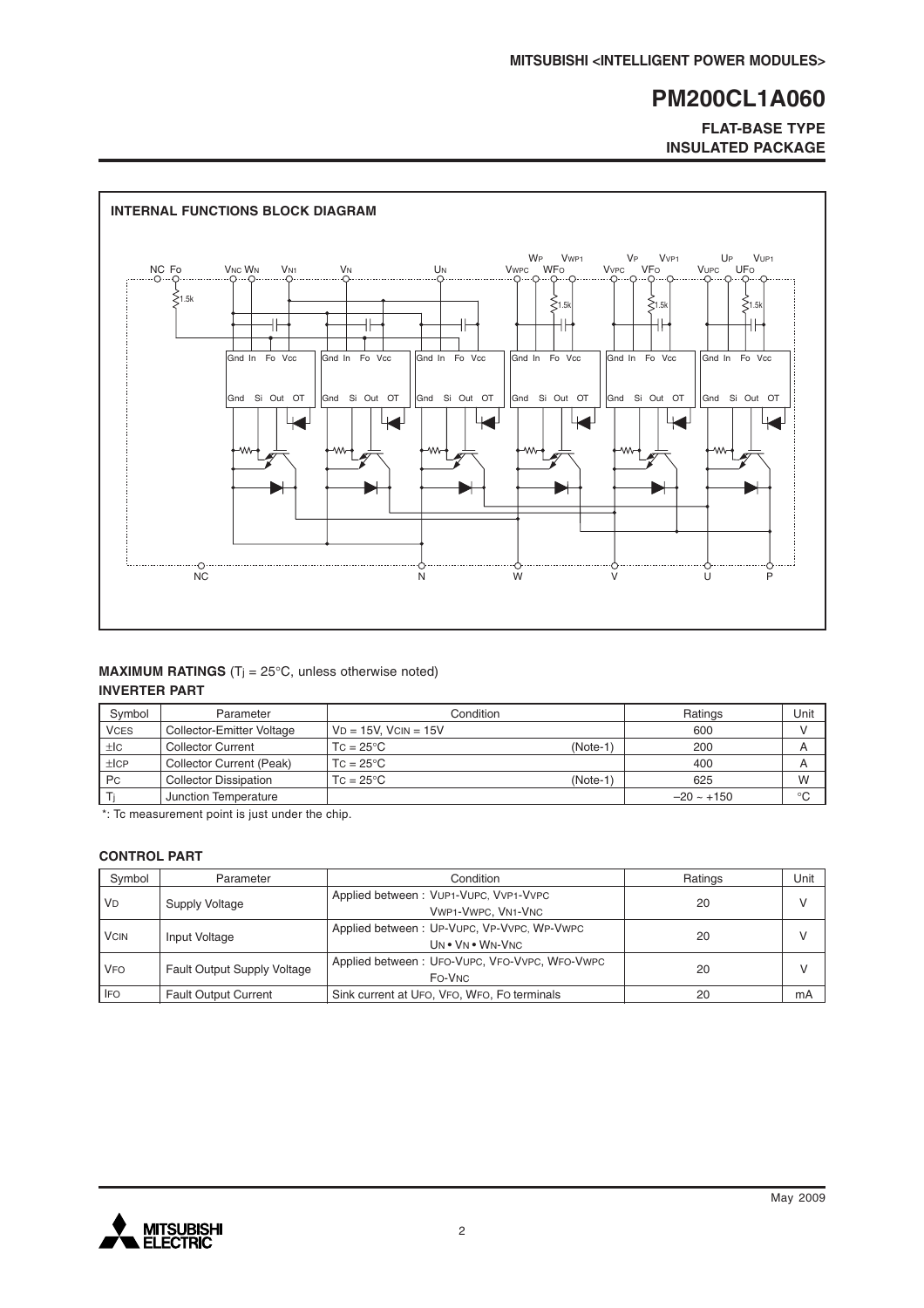### **FLAT-BASE TYPE INSULATED PACKAGE**

### **TOTAL SYSTEM**

| Symbol     | Parameter                         | Condition                                                        | Ratings         | Unit |
|------------|-----------------------------------|------------------------------------------------------------------|-----------------|------|
| VCC(PROT)  | Supply Voltage Protected by<br>SC | $VD = 13.5 - 16.5V$<br>Inverter Part, $Ti = +125^{\circ}C$ Start | 400             |      |
| VCC(surge) | Supply Voltage (Surge)            | Applied between: P-N, Surge value                                | 500             |      |
| Tstg       | Storage Temperature               |                                                                  | $-40 \sim +125$ | °C   |
| Viso       | <b>Isolation Voltage</b>          | 60Hz, Sinusoidal, Charged part to Base, AC 1 min.                | 2500            | Vrms |

#### **THERMAL RESISTANCES**

|             |                                   | Condition                          |            |      |      |       |                    |
|-------------|-----------------------------------|------------------------------------|------------|------|------|-------|--------------------|
| Symbol      | Parameter                         |                                    |            | Min. | Typ. | Max.  | Unit               |
| $Rth(i-c)Q$ | Junction to case Thermal          | Inverter IGBT part (per 1 element) | $(Note-1)$ |      |      | 0.20  |                    |
| $Rth(i-c)F$ | Resistances                       | Inverter FWDi part (per 1 element) | $(Note-1)$ |      |      | 0.30  | $\rm ^{\circ}$ C/W |
| $Rth(c-f)$  | <b>Contact Thermal Resistance</b> | Case to fin, (per 1 module)        |            |      |      | 0.023 |                    |
|             |                                   | Thermal grease applied             | $(Note-1)$ |      |      |       |                    |

\* If you use this value, Rth(f-a) should be measured just under the chips.

| (Note-1) To (under the chip) measurement point is below. |     |             |        |             |             |             |             |             |             | (unit : mm) |        |             |       |
|----------------------------------------------------------|-----|-------------|--------|-------------|-------------|-------------|-------------|-------------|-------------|-------------|--------|-------------|-------|
|                                                          | arm |             | JP     |             | VP          |             | <b>WP</b>   |             | UN          | VN          |        | <b>WN</b>   |       |
| axis                                                     |     | <b>IGBT</b> | FWDi l | <b>IGBT</b> | <b>FWDi</b> | <b>IGBT</b> | <b>FWDi</b> | <b>IGBT</b> | <b>FWDi</b> | <b>IGBT</b> | l FWDi | <b>IGBT</b> | FWDi  |
|                                                          |     | 24.5        | 24.5   | 58.0        | 58.0        | 88.0        | 88.0        | 39.0        | 39.0        | 72.5        | 72.5   | 102.5       | 102.5 |
|                                                          |     | 57.4        | 46.6   | 57.4        | 46.6        | 57.4        | 46.6        | 28.2        | 38.8        | 28.2        | 38.8   | 28.2        | 38.8  |



#### **ELECTRICAL CHARACTERISTICS** (Tj = 25°C, unless otherwise noted) **INVERTER PART**

|              |                              | Condition                                          |          |                     |     | Unit |      |    |
|--------------|------------------------------|----------------------------------------------------|----------|---------------------|-----|------|------|----|
| Symbol       | Parameter                    |                                                    |          |                     |     | Typ. | Max. |    |
|              | Collector-Emitter Saturation | $VD = 15V$ , $IC = 200A$                           |          | $Ti = 25^{\circ}C$  |     | 1.75 | 2.35 | v  |
| VCE(sat)     | Voltage                      | $VCN = OV, Pulsed$                                 | (Fig. 1) | $Ti = 125^{\circ}C$ |     | 1.75 | 2.35 |    |
| <b>VEC</b>   | <b>FWDi Forward Voltage</b>  | $-IC = 200A$ , $VD = 15V$ , $VCIN = 15V$           |          | (Fig. 2)            |     | 1.7  | 2.8  | v  |
| ton          |                              |                                                    |          |                     | 0.3 | 0.8  | 2.0  |    |
| l trr        |                              | $VD = 15V$ , $VCIN = OV \leftrightarrow 15V$       |          |                     |     | 0.4  | 0.8  |    |
| $tc($ on $)$ | Switching Time               | $Vcc = 300V$ , $lc = 200A$<br>$T_i = 125^{\circ}C$ |          |                     |     | 0.4  | 1.0  | μs |
| toff         |                              |                                                    |          |                     |     | 1.0  | 2.3  |    |
| tc(off)      |                              | Inductive Load                                     |          | (Fig. 3, 4)         |     | 0.3  | 1.0  |    |
|              | Collector-Emitter Cutoff     |                                                    |          | $T_i = 25^{\circ}C$ |     |      |      |    |
| <b>ICES</b>  | Current                      | $VCE = VCES, VD = 15V$                             | (Fig. 5) | $Ti = 125^{\circ}C$ |     |      | 10   | mA |

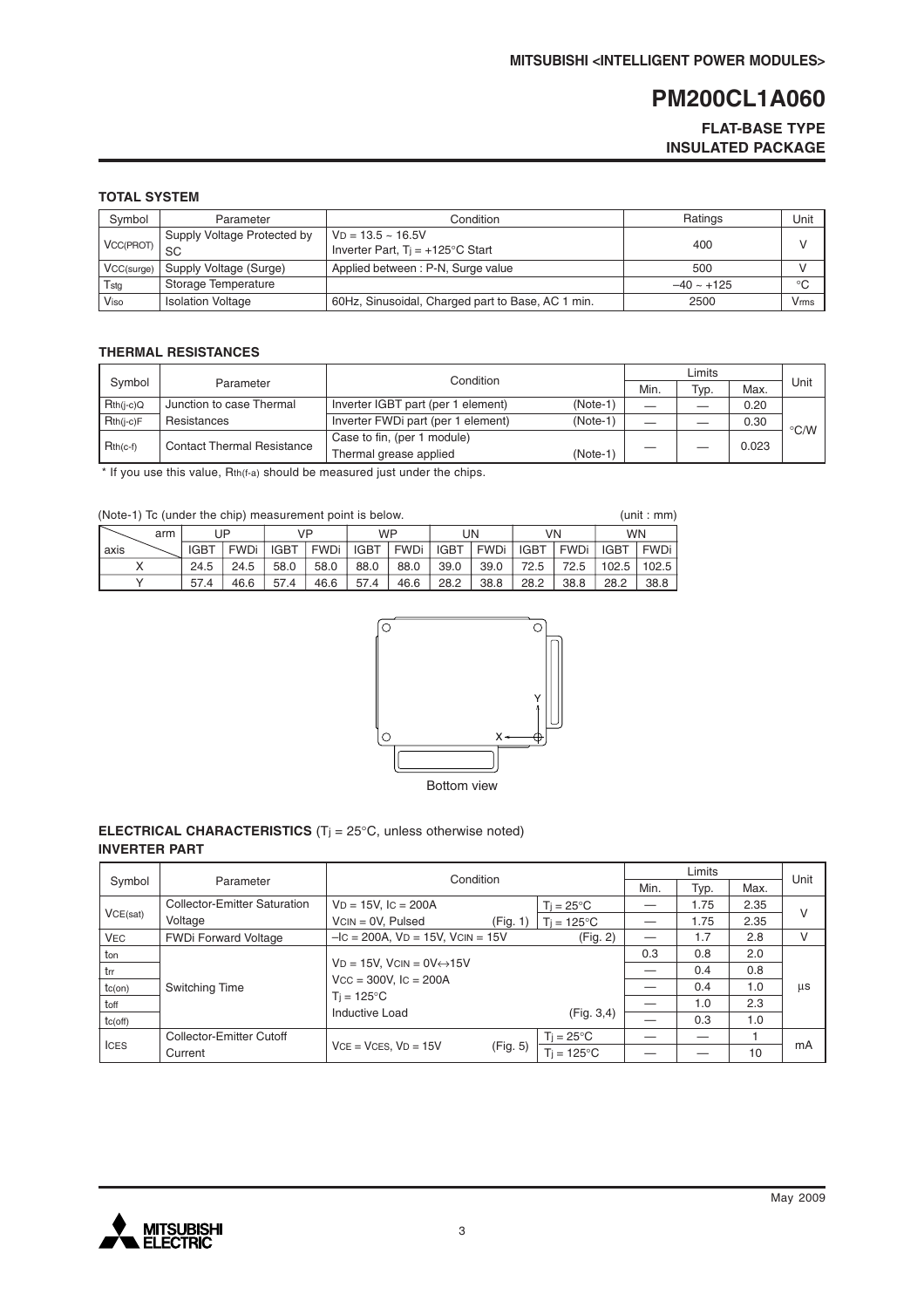### **FLAT-BASE TYPE INSULATED PACKAGE**

### **CONTROL PART**

| Symbol                | Parameter                                  | Condition                                  |                                      | Min. | Typ. | Max. | Unit         |
|-----------------------|--------------------------------------------|--------------------------------------------|--------------------------------------|------|------|------|--------------|
| ID                    | <b>Circuit Current</b>                     | $VD = 15V$ , $VCIN = 15V$                  | <b>VN<sub>1</sub>-V<sub>NC</sub></b> |      | 6    | 12   |              |
|                       |                                            |                                            | $V^*P1-V^*PC$                        |      | 2    | 4    | mA           |
| Vth(ON)               | Input ON Threshold Voltage                 | Applied between: UP-VUPC, VP-VVPC, WP-VWPC |                                      | 1.2  | 1.5  | 1.8  | $\vee$       |
| Vth(OFF)              | Input OFF Threshold Voltage                | UN . VN . WN-VNC                           |                                      | 1.7  | 2.0  | 2.3  |              |
| SC                    | Short Circuit Trip Level                   | $-20 \le T_i \le 125$ °C, VD = 15V         | (Fig. 3,6)                           | 400  |      |      | A            |
| toff(SC)              | <b>Short Circuit Current Delay</b><br>Time | $VD = 15V$                                 | (Fig. 3, 6)                          |      | 0.2  |      | μs           |
| OT                    | Over Temperature Protection                | Detect Temperature of IGBT chip            | Trip level                           | 135  |      |      | $^{\circ}$ C |
| OT(hys)               |                                            |                                            | <b>Hysteresis</b>                    |      | 20   |      |              |
| UV                    | Supply Circuit Under-Voltage               | $-20 \leq T_i \leq 125^{\circ}C$           | <b>Trip level</b>                    | 11.5 | 12.0 | 12.5 | $\vee$       |
| <b>UV<sub>r</sub></b> | Protection                                 |                                            | Reset level                          |      | 12.5 |      |              |
| IFO(H)                | <b>Fault Output Current</b>                | $VD = 15V$ , $VCIN = 15V$                  | $(Note-2)$                           |      |      | 0.01 | mA           |
| IFO(L)                |                                            |                                            |                                      |      | 10   | 15   |              |
| tFO                   | Minimum Fault Output Pulse<br>Width        | $VD = 15V$                                 | $(Note-2)$                           | 1.0  | 1.8  |      | ms           |

(Note-2) Fault output is given only when the internal SC, OT & UV protections schemes of either upper or lower arm device operate to protect it.

#### **MECHANICAL RATINGS AND CHARACTERISTICS**

|        |                        |                    |           | Unit |                 |      |             |
|--------|------------------------|--------------------|-----------|------|-----------------|------|-------------|
| Symbol | Condition<br>Parameter |                    |           | Min. | <sup>Тур.</sup> | Max. |             |
|        | Mounting torque        | Mounting part      | screw: M5 | 2.5  | 3.0             | 3.5  | $N \cdot m$ |
|        |                        | Main terminal part | screw: M5 | 2.5  | 3.0             | 3.5  |             |
|        | Weight                 |                    |           |      | 800             |      |             |

#### **RECOMMENDED CONDITIONS FOR USE**

| Symbol     | Parameter                          | Condition                                                                 | Recommended value | Unit   |
|------------|------------------------------------|---------------------------------------------------------------------------|-------------------|--------|
| <b>VCC</b> | Supply Voltage                     | Applied across P-N terminals                                              | $\leq 400$        |        |
| <b>VD</b>  | <b>Control Supply Voltage</b>      | Applied between: VUP1-VUPC, VVP1-VVPC<br>VWP1-VWPC, VN1-VNC<br>$(Note-3)$ | $15.0 \pm 1.5$    | V      |
| VCIN(ON)   | Input ON Voltage                   | Applied between: UP-VUPC, VP-VVPC, WP-VWPC                                | $\leq 0.8$        | $\vee$ |
| VCIN(OFF)  | Input OFF Voltage                  | UN . VN . WN-VNC                                                          | $\geq 9.0$        |        |
| fPWM       | <b>PWM Input Frequency</b>         | Using Application Circuit of Fig. 8                                       | $\leq 20$         | kHz    |
| tdead      | Arm Shoot-through Blocking<br>Time | For IPM's each input signals<br>(Fig. 7)                                  | > 2.0             | μs     |

(Note-3) With ripple satisfying the following conditions: dv/dt swing ≤ ±5V/µs, Variation ≤ 2V peak to peak



GN<sub>D</sub>

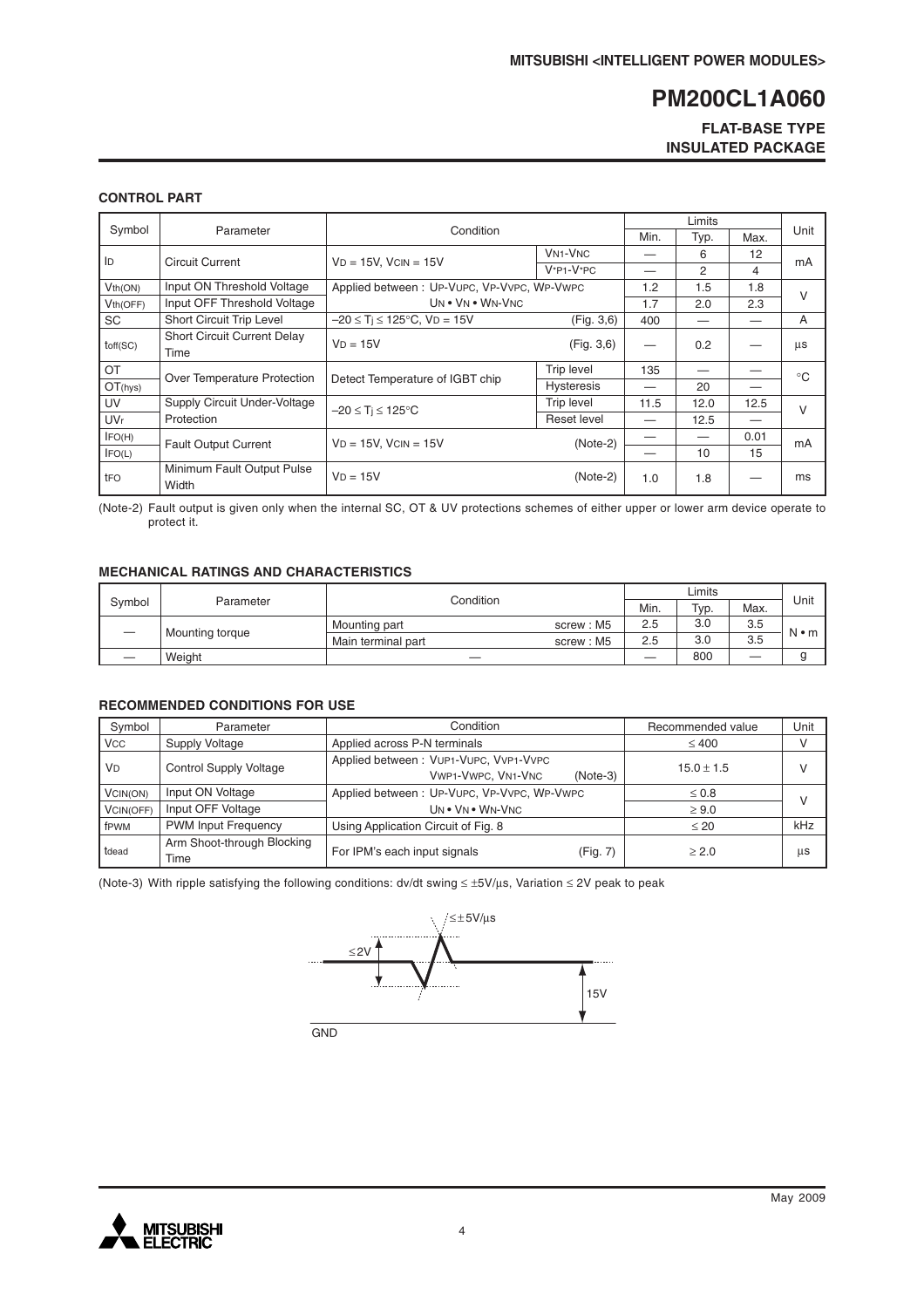**FLAT-BASE TYPE INSULATED PACKAGE**

#### **PRECAUTIONS FOR TESTING**

1. Before applying any control supply voltage (VD), the input terminals should be pulled up by resistors, etc. to their corresponding supply voltage and each input signal should be kept off state.

After this, the specified ON and OFF level setting for each input signal should be done.

2. When performing "SC" tests, the turn-off surge voltage spike at the corresponding protection operation should not be allowed to rise above VCES rating of the device.

(These test should not be done by using a curve tracer or its equivalent.)















1.5V: Input on threshold voltage Vth(on) typical value, 2V: Input off threshold voltage Vth(off) typical value

Fig. 7 Dead time measurement point example

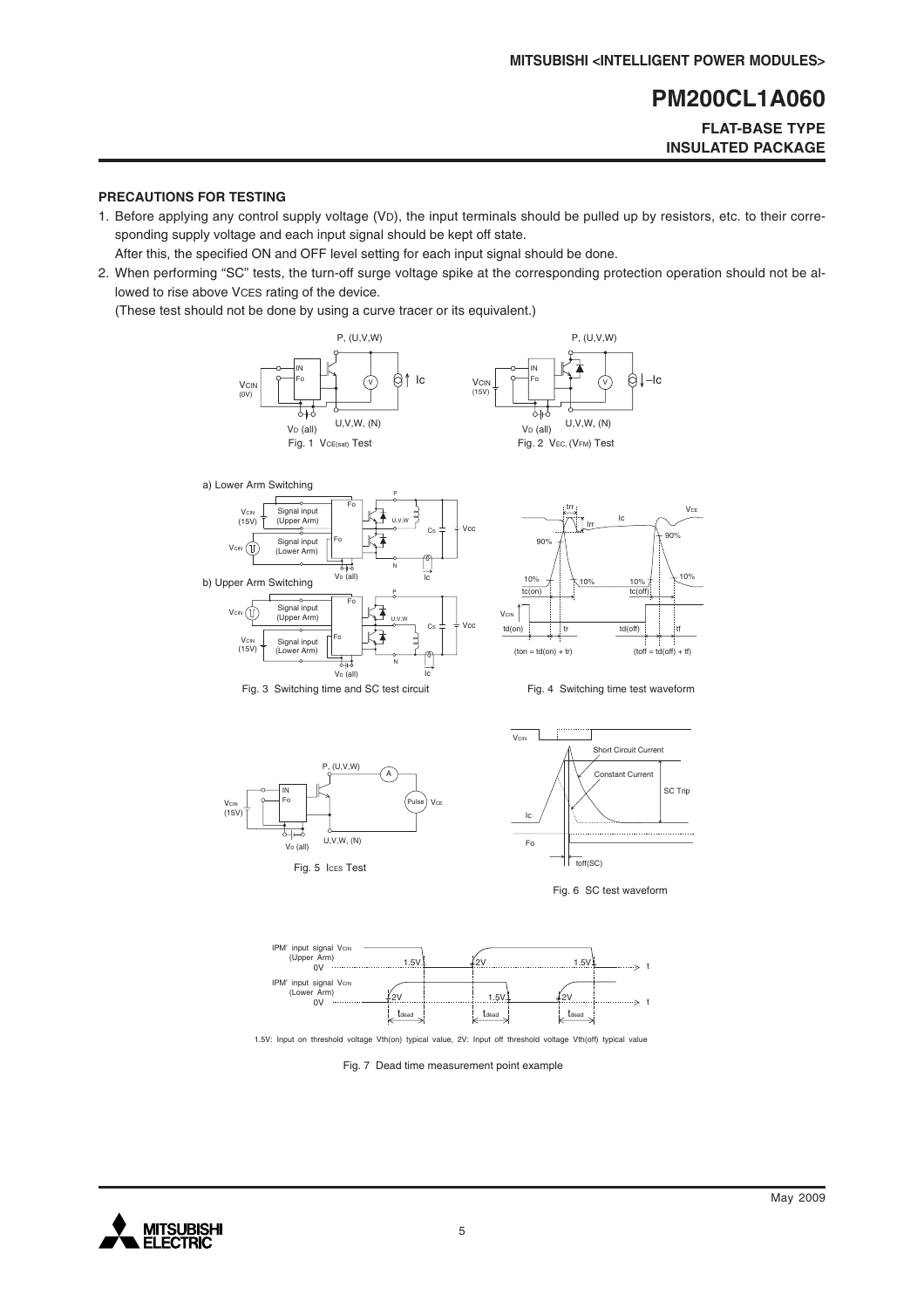**FLAT-BASE TYPE INSULATED PACKAGE**



Fig. 8 Application Example Circuit

#### **NOTES FOR STABLE AND SAFE OPERATION ;**

- •Design the PCB pattern to minimize wiring length between opto-coupler and IPM's input terminal, and also to minimize the stray capacity between the input and output wirings of opto-coupler.
- •Connect low impedance capacitor between the Vcc and GND terminal of each fast switching opto-coupler.
- •Fast switching opto-couplers: tPLH, tPHL <sup>≤</sup> 0.8µs, Use High CMR type.
- •Slow switching opto-coupler: CTR > 100%
- •Use 4 isolated control power supplies (VD). Also, care should be taken to minimize the instantaneous voltage charge of the power supply.
- •Make inductance of DC bus line as small as possible, and minimize surge voltage using snubber capacitor between P and N terminal.
- •Use line noise filter capacitor (ex. 4.7nF) between each input AC line and ground to reject common-mode noise from AC line and improve noise immunity of the system.

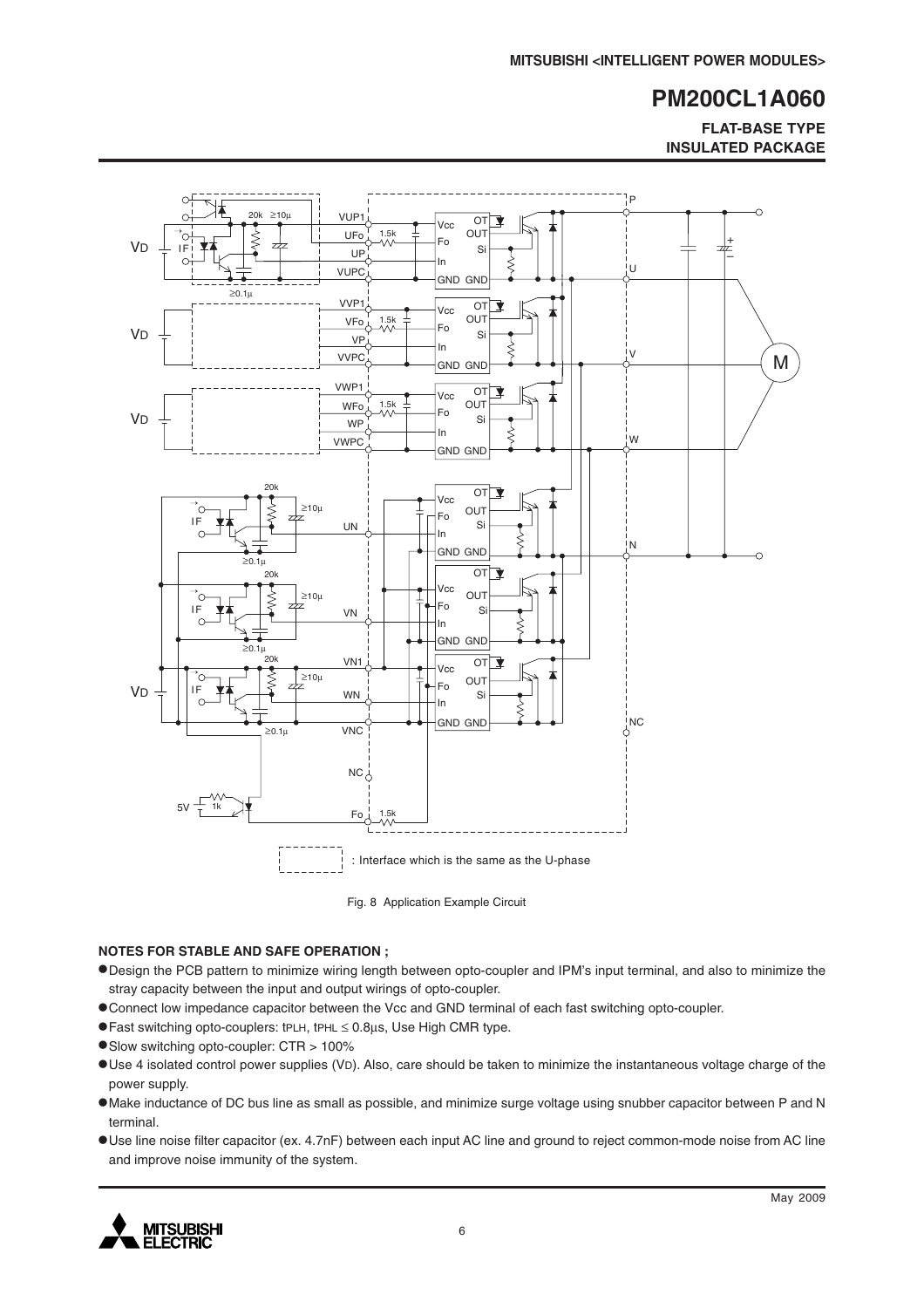#### **FLAT-BASE TYPE INSULATED PACKAGE**



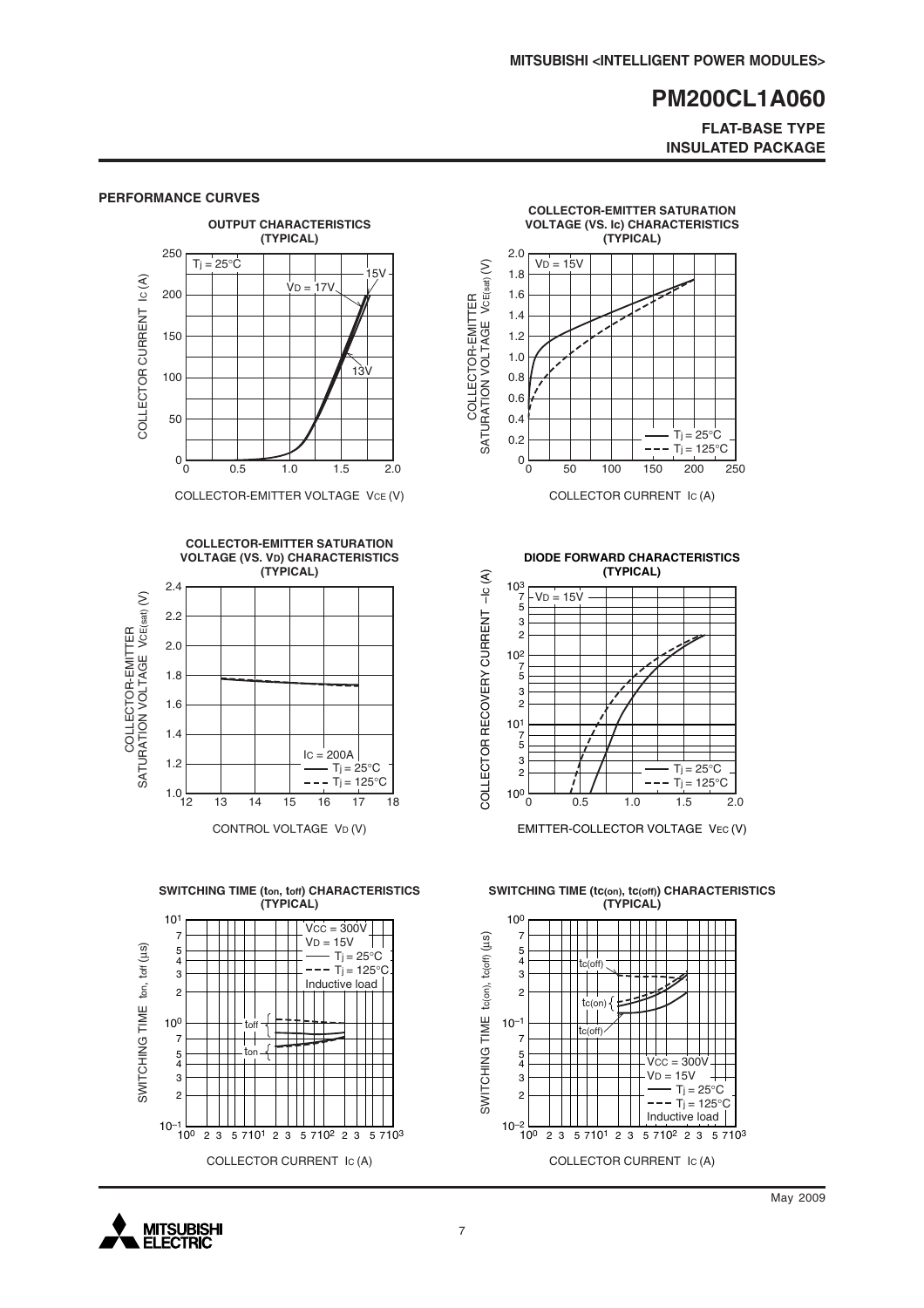**FLAT-BASE TYPE INSULATED PACKAGE**



**SWITCHING RECOVERY LOSS CHARACTERISTICS (TYPICAL)**



COLLECTOR REVERSE CURRENT –IC (A)





**DIODE REVERSE RECOVERY CHARACTERISTICS**

COLLECTOR REVERSE CURRENT –IC (A)

**ID VS. fc CHARACTERISTICS (TYPICAL)**



**SC TRIP LEVEL VS. Tj CHARACTERISTICS (TYPICAL)**